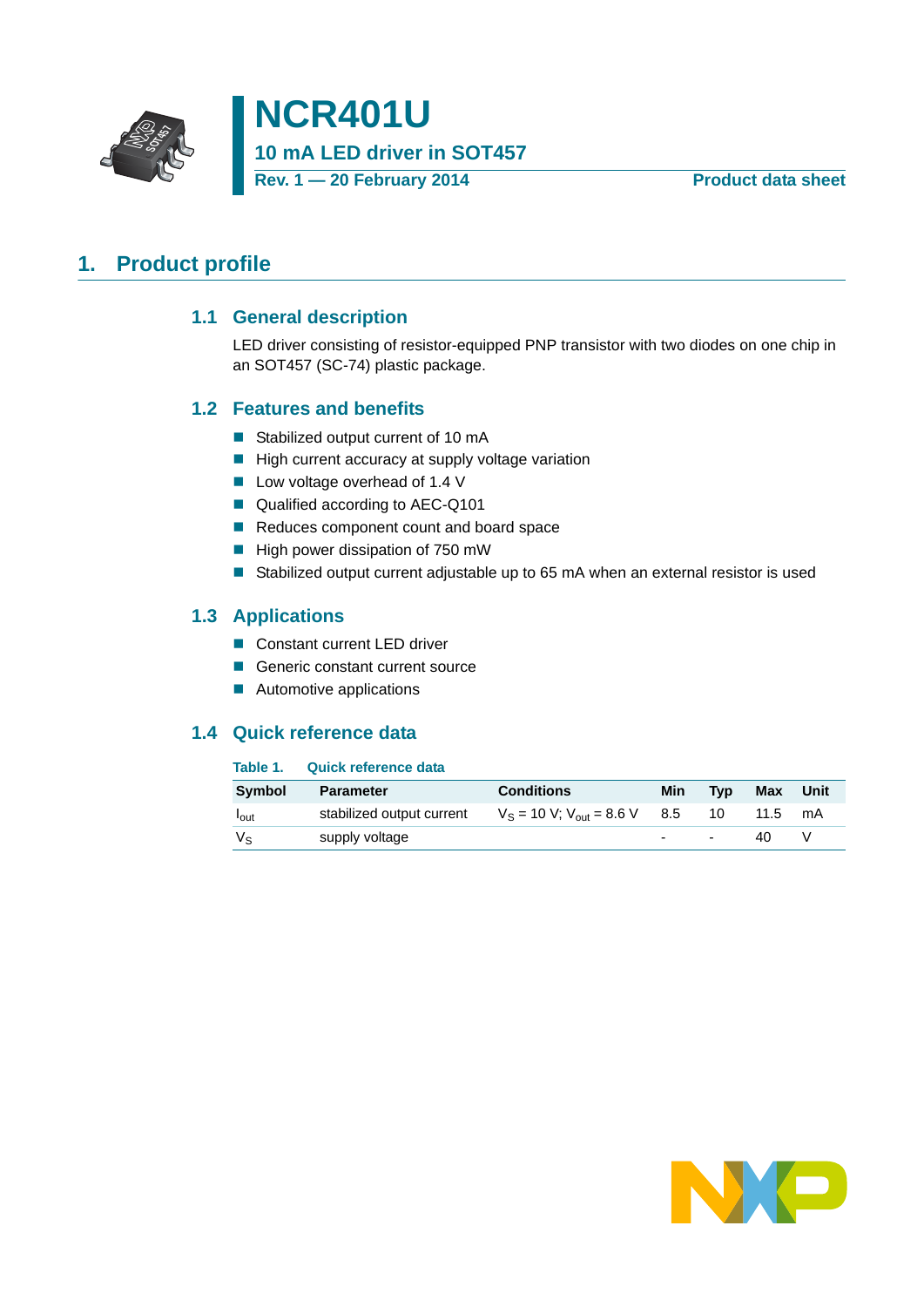*aaa-010101*

# <span id="page-1-0"></span>**2. Pinning information**

| Table 2. | <b>Pinning</b> |                    |                            |                       |
|----------|----------------|--------------------|----------------------------|-----------------------|
| Pin      | Symbol         | <b>Description</b> | <b>Simplified outline</b>  | <b>Graphic symbol</b> |
|          | <b>GND</b>     | ground             |                            |                       |
| 2        | <b>IOUT</b>    | output current     | 5<br>6<br>$ $ $ $ 4        | 5<br>6<br>4           |
| 3        | <b>IOUT</b>    | output current     | Ω                          |                       |
| 4        | VS             | supply voltage     | $\Box$ 3<br>$\overline{2}$ |                       |
| 5        | <b>IOUT</b>    | output current     |                            |                       |
| 6        | <b>REXT</b>    | external resistor  |                            |                       |
|          |                |                    |                            | 3                     |

# <span id="page-1-1"></span>**3. Ordering information**

| <b>Ordering information</b><br>Table 3. |                  |                                          |         |  |  |
|-----------------------------------------|------------------|------------------------------------------|---------|--|--|
| Type number                             | Package          |                                          |         |  |  |
|                                         | <b>Name</b>      | <b>Description</b>                       | Version |  |  |
| NCR401U                                 | SC-74<br>(TSOP6) | plastic surface-mounted package; 6 leads | SOT457  |  |  |

# <span id="page-1-2"></span>**4. Marking**

| <b>Table 4. Marking codes</b> |                     |
|-------------------------------|---------------------|
| Type number                   | <b>Marking code</b> |
| NCR401U                       | DA.                 |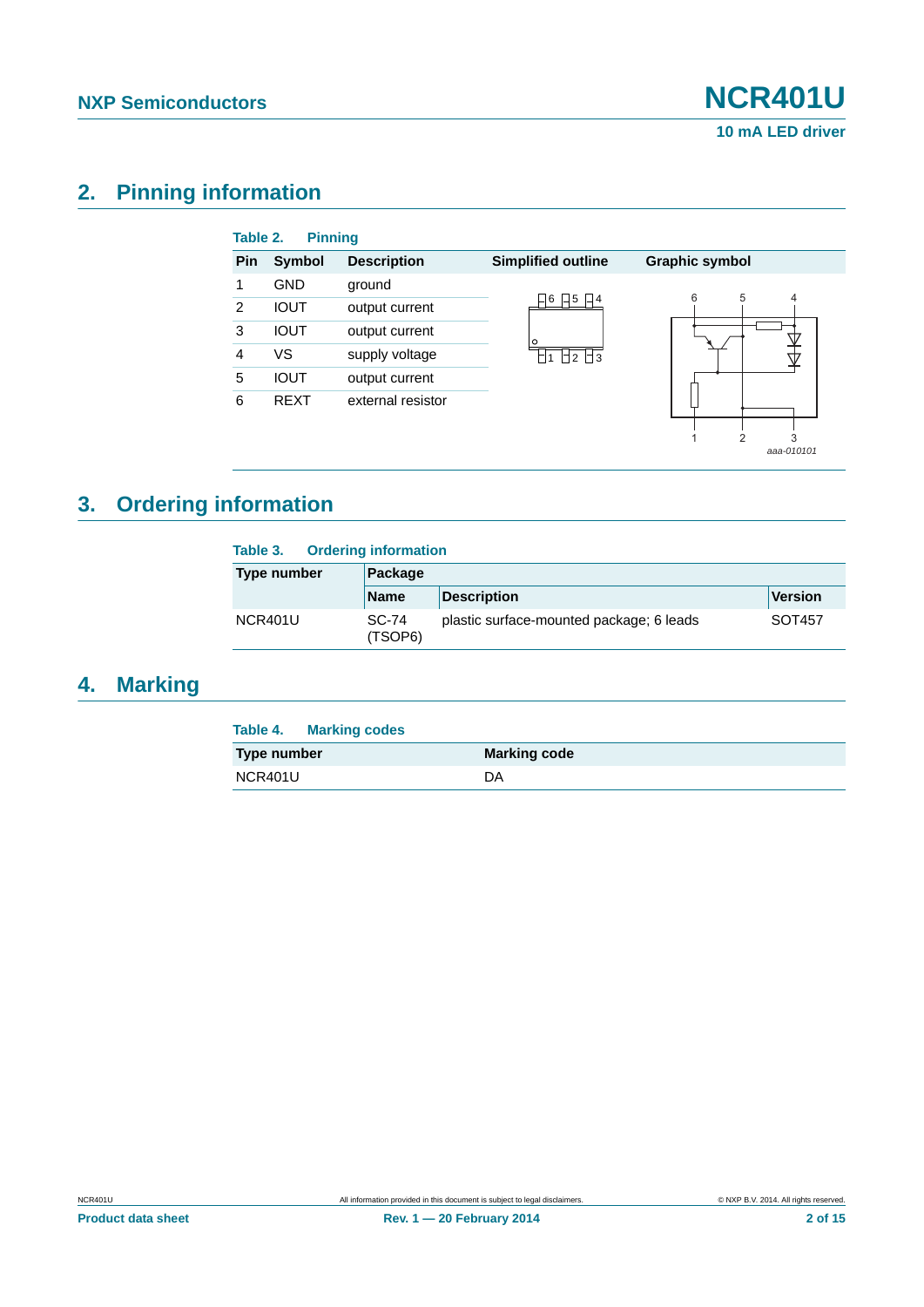### <span id="page-2-5"></span>**5. Limiting values**

| Symbol                      | <b>Parameter</b>                                          | <b>Conditions</b>    | Min                      | <b>Max</b> | Unit        |
|-----------------------------|-----------------------------------------------------------|----------------------|--------------------------|------------|-------------|
| $I_{\text{out}}$            | stabilized output current if<br>external resistor is used |                      |                          | 65         | mA          |
| $V_{\rm S}$                 | supply voltage                                            |                      | -                        | 40         | $\vee$      |
| $V_{\text{out}}$            | output voltage                                            | $V_S = 40 V$         |                          | 38         | V           |
| $V_R$                       | reverse voltage                                           |                      | $11 -$                   | 0.5        | $\vee$      |
| $P_{\text{tot}}$            | total power dissipation                                   | $T_{amb} \leq 25 °C$ | $\boxed{2}$ -            | 475        | mW          |
|                             |                                                           | $T_{amb} \leq 25 °C$ | $\boxed{3}$ -            | 650        | mW          |
|                             |                                                           | $T_{amb} \leq 25 °C$ | $[4]$ -                  | 750        | mW          |
|                             |                                                           | $T_{amb} \leq 25 °C$ | $\boxed{5}$ .            | 1100       | mW          |
| $\mathsf{T}_{\mathsf{i}}$   | junction temperature                                      |                      | $\overline{\phantom{a}}$ | 150        | °C          |
| $\mathsf{T}_{\mathsf{amb}}$ | ambient temperature                                       |                      | $-55$                    | $+150$     | $^{\circ}C$ |
| ${\mathsf T}_{\text{stg}}$  | storage temperature                                       |                      | $-65$                    | $+150$     | $^{\circ}C$ |

<span id="page-2-0"></span>[1] Between all terminals.

<span id="page-2-1"></span>[2] Device mounted on an FR4 Printed-Circuit Board (PCB); single-sided copper; tin-plated and standard footprint.

<span id="page-2-2"></span>[3] Device mounted on an FR4 PCB; single-sided copper; tin-plated and mounting pad for output 1 cm<sup>2</sup>.

<span id="page-2-3"></span>[4] Device mounted on an FR4 PCB; 4-layer copper; tin-plated and standard footprint.

<span id="page-2-4"></span>[5] Device mounted on an FR4 PCB; 4-layer copper; tin-plated and mounting pad for output 1 cm2.

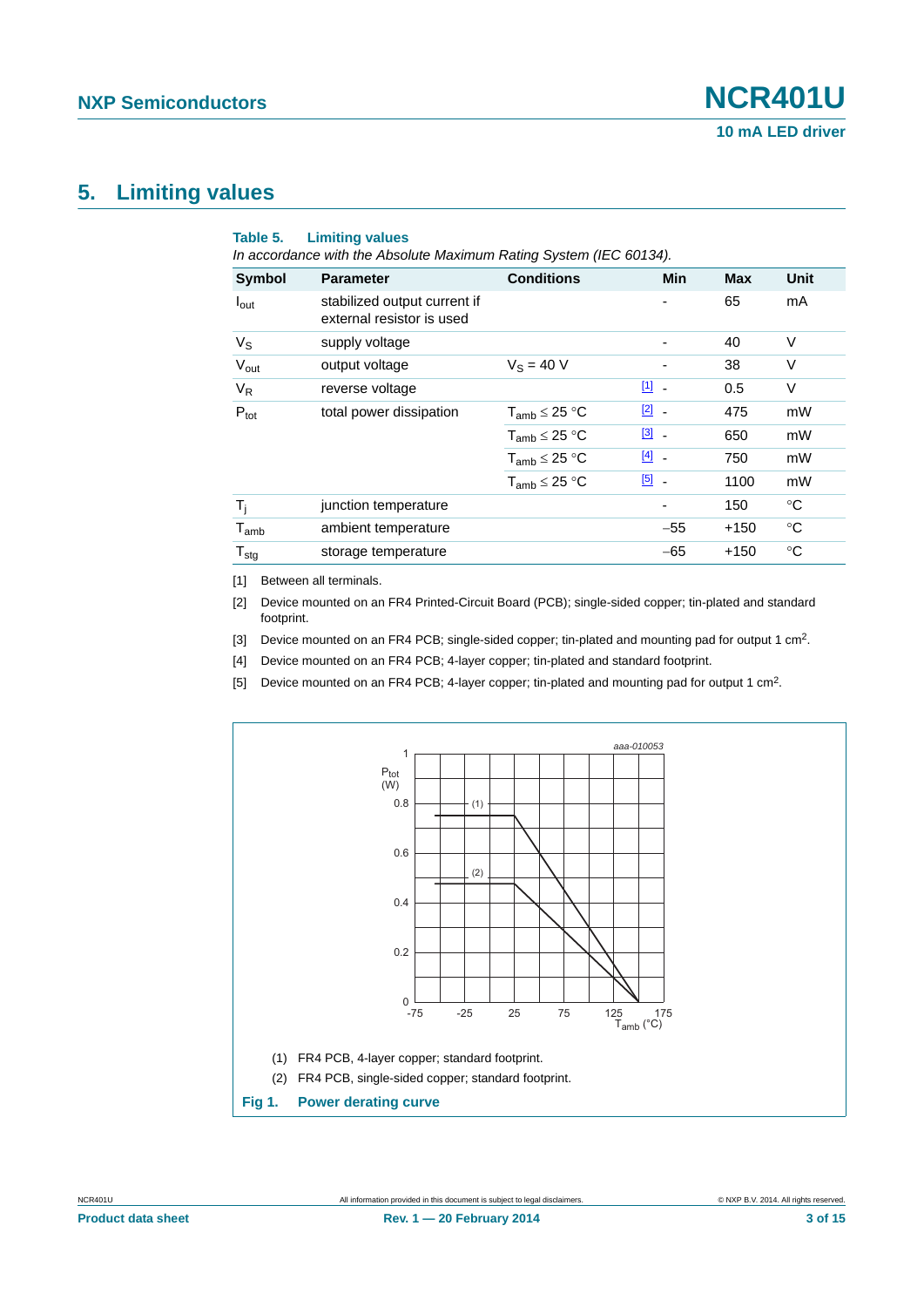### <span id="page-3-4"></span>**6. Thermal characteristics**

| Table 6.       | <b>Thermal characteristics</b>                      |                   |                          |                          |            |      |
|----------------|-----------------------------------------------------|-------------------|--------------------------|--------------------------|------------|------|
| <b>Symbol</b>  | <b>Parameter</b>                                    | <b>Conditions</b> | Min                      | <b>Typ</b>               | <b>Max</b> | Unit |
| $R_{th(j-a)}$  | thermal resistance from junction<br>to ambient      | in free air       | $[1]$ $-$                | $\overline{\phantom{0}}$ | 265        | K/W  |
|                |                                                     |                   | $\boxed{2}$ -            |                          | 190        | K/W  |
|                |                                                     |                   | $\boxed{3}$ -            | $\overline{\phantom{0}}$ | 165        | K/W  |
|                |                                                     |                   | $[4]$ -                  |                          | 115        | K/W  |
| $R_{th(j-sp)}$ | thermal resistance from junction<br>to solder point | in free air       | $\overline{\phantom{0}}$ | ٠                        | 50         | K/W  |

<span id="page-3-0"></span>[1] Device mounted on an FR4 PCB; single-sided copper; tin-plated and standard footprint.

<span id="page-3-1"></span>[2] Device mounted on an FR4 PCB; single-sided copper; tin-plated and mounting pad for output 1 cm2.

<span id="page-3-2"></span>[3] Device mounted on an FR4 PCB; 4-layer copper; tin-plated and standard footprint.

<span id="page-3-3"></span>[4] Device mounted on an FR4 PCB; 4-layer copper; tin-plated and mounting pad for output 1 cm2.

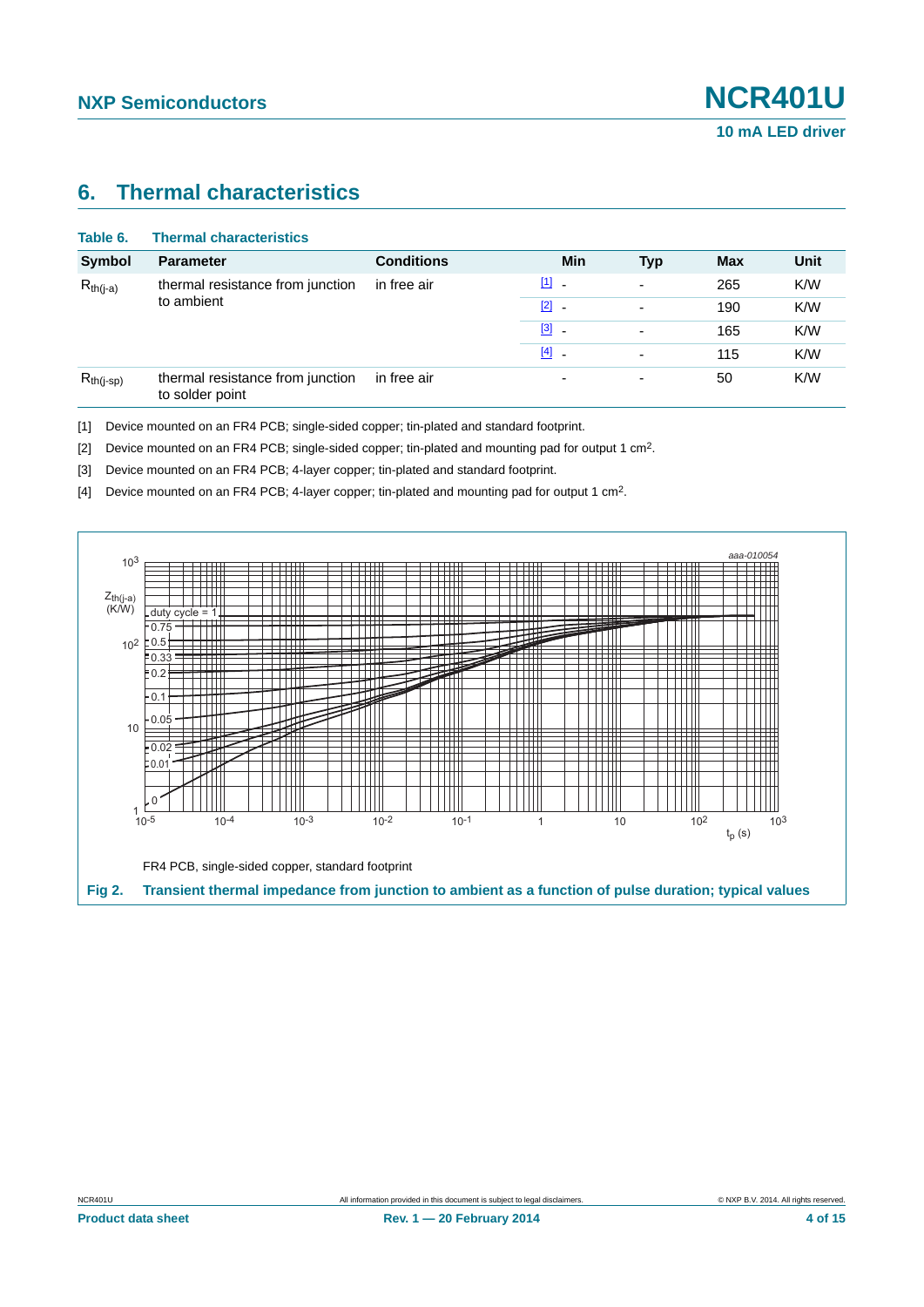

# **10 mA LED driver**

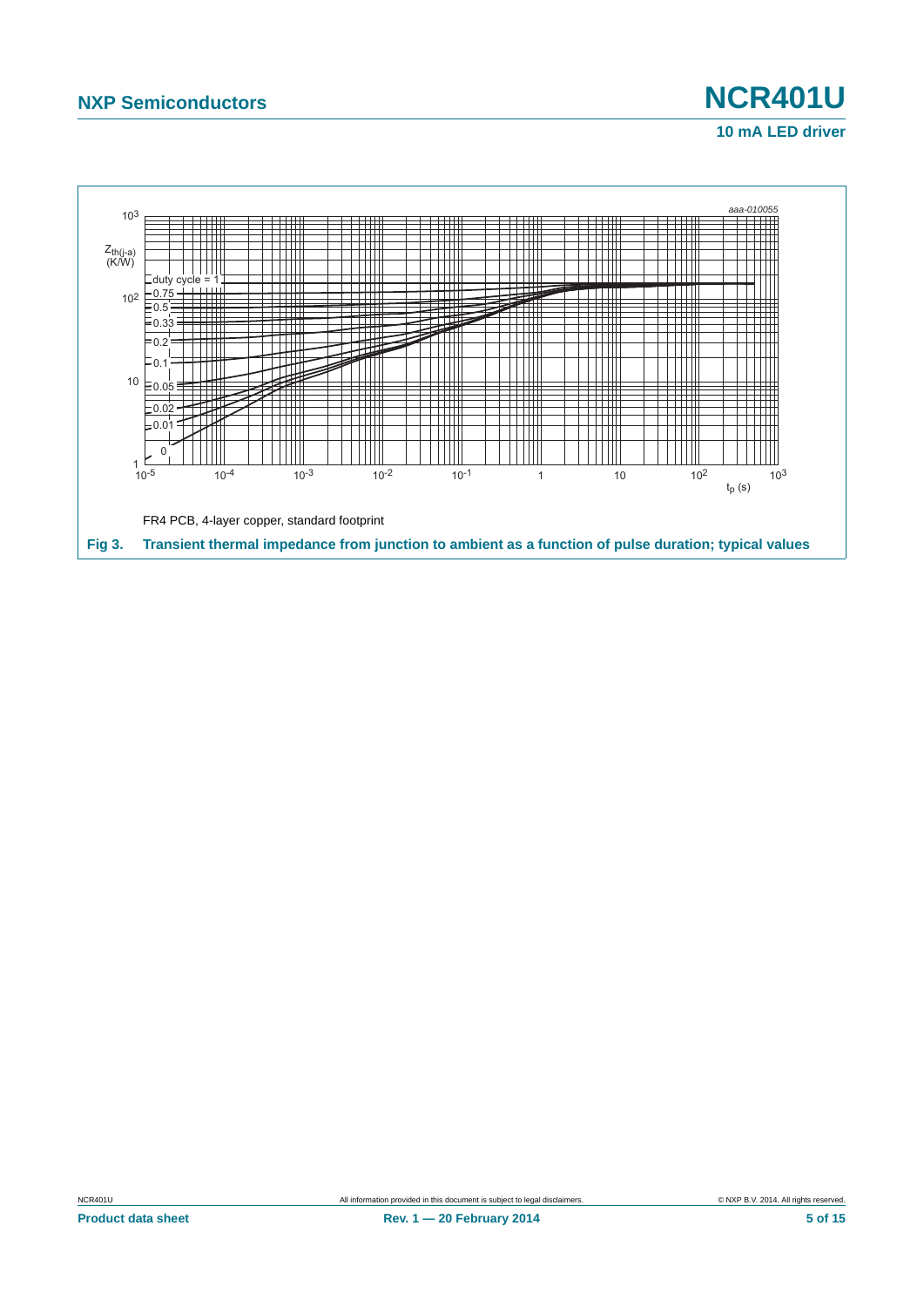### <span id="page-5-0"></span>**7. Characteristics**

#### **Table 7. Characteristics**

 $T_{amb} = 25 \degree C$ ; pulse test:  $t_P \leq 300 \ \mu s$ ;  $\delta = 0.02$ ; unless otherwise specified.

| <b>Symbol</b>                                                               | <b>Parameter</b>                                                | <b>Conditions</b>                         | <b>Min</b> | <b>Typ</b> | <b>Max</b>     | Unit   |
|-----------------------------------------------------------------------------|-----------------------------------------------------------------|-------------------------------------------|------------|------------|----------------|--------|
| $I_{\text{out}}$                                                            | stabilized output current                                       | $V_S = 10 V$ ; $V_{out} = 8.6 V$          | 8.5        | 10         | 11.5           | mA     |
| <b>I</b> GND                                                                | ground current                                                  | $V_S = 10 V$ ; $I_{out} = 0 A$            | 340        | 420        | 500            | μA     |
| $R_{int}$                                                                   | internal resistance                                             | $IRint = 10 mA$                           | 75         | 88         | 101            | Ω      |
| V <sub>Rint</sub>                                                           | voltage drop at internal<br>resistance $R_{int}$                | $I_{\text{out}} = 10 \text{ mA}$          |            | 0.88       | ٠              | V      |
| $V_{Smin}$                                                                  | lowest sufficient supply<br>voltage overhead $V_S - V_{out}$    | $I_{\text{out}}$ > 8.5 mA                 |            | 1.4        | $\blacksquare$ | V      |
| $\Delta I_{\text{out}}$ / ( $I_{\text{out}} \times \Delta T_{\text{amb}}$ ) | stabilized output current<br>change over ambient<br>temperature | $V_S = 10 V$ ; $V_{out} = 8.6 V$          |            | $-0.3$     | $\blacksquare$ | $%$ /K |
| $\Delta I_{\text{out}}$ / ( $I_{\text{out}} \times \Delta V_{\text{S}}$ )   | stabilized output current<br>change over supply voltage         | $V_S = 10 V$ ;<br>$V_S - V_{out} = 1.4 V$ |            | 0.8        | $\blacksquare$ | %N     |

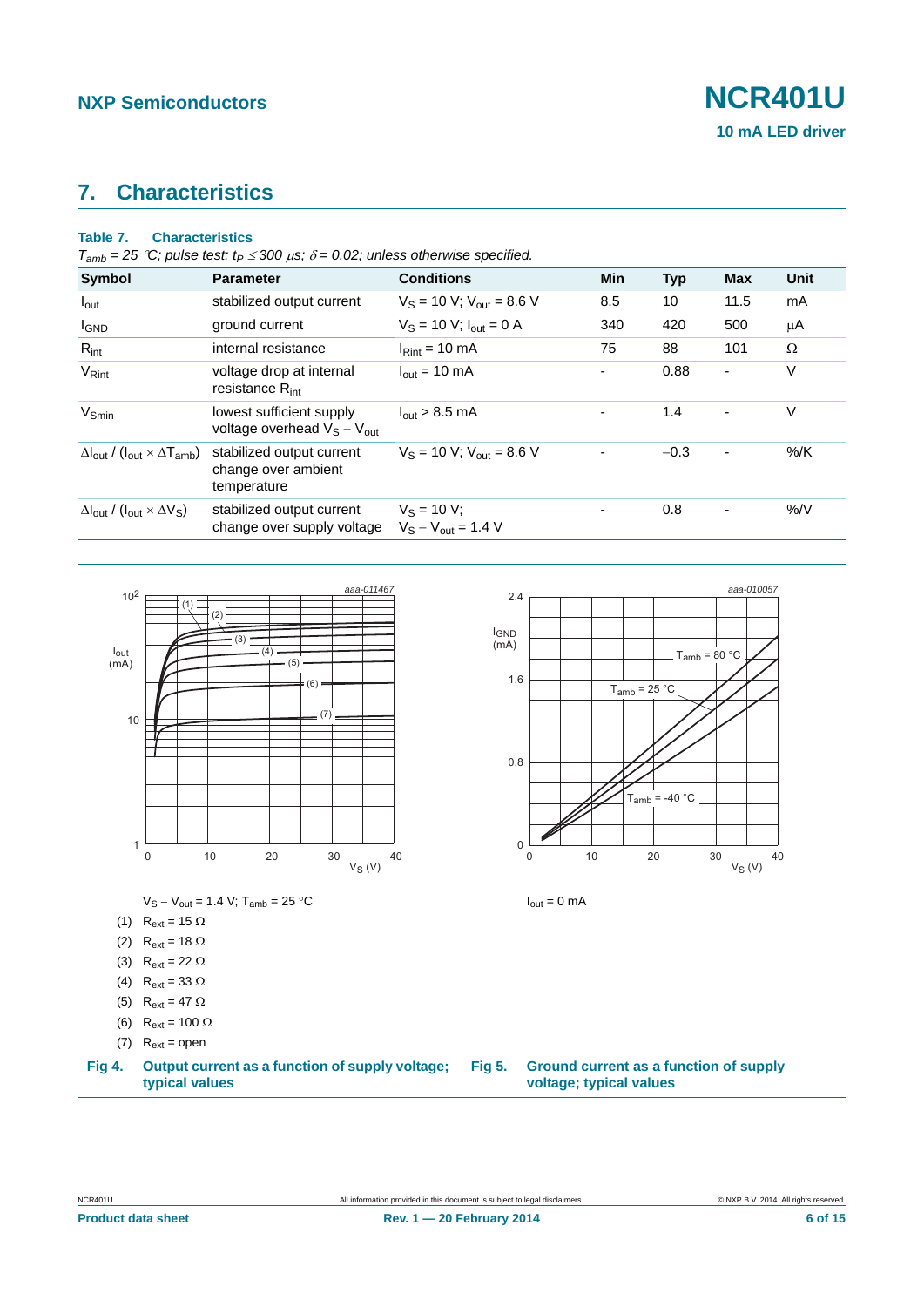# **NXP Semiconductors NCR401U**

#### **10 mA LED driver**

<span id="page-6-0"></span>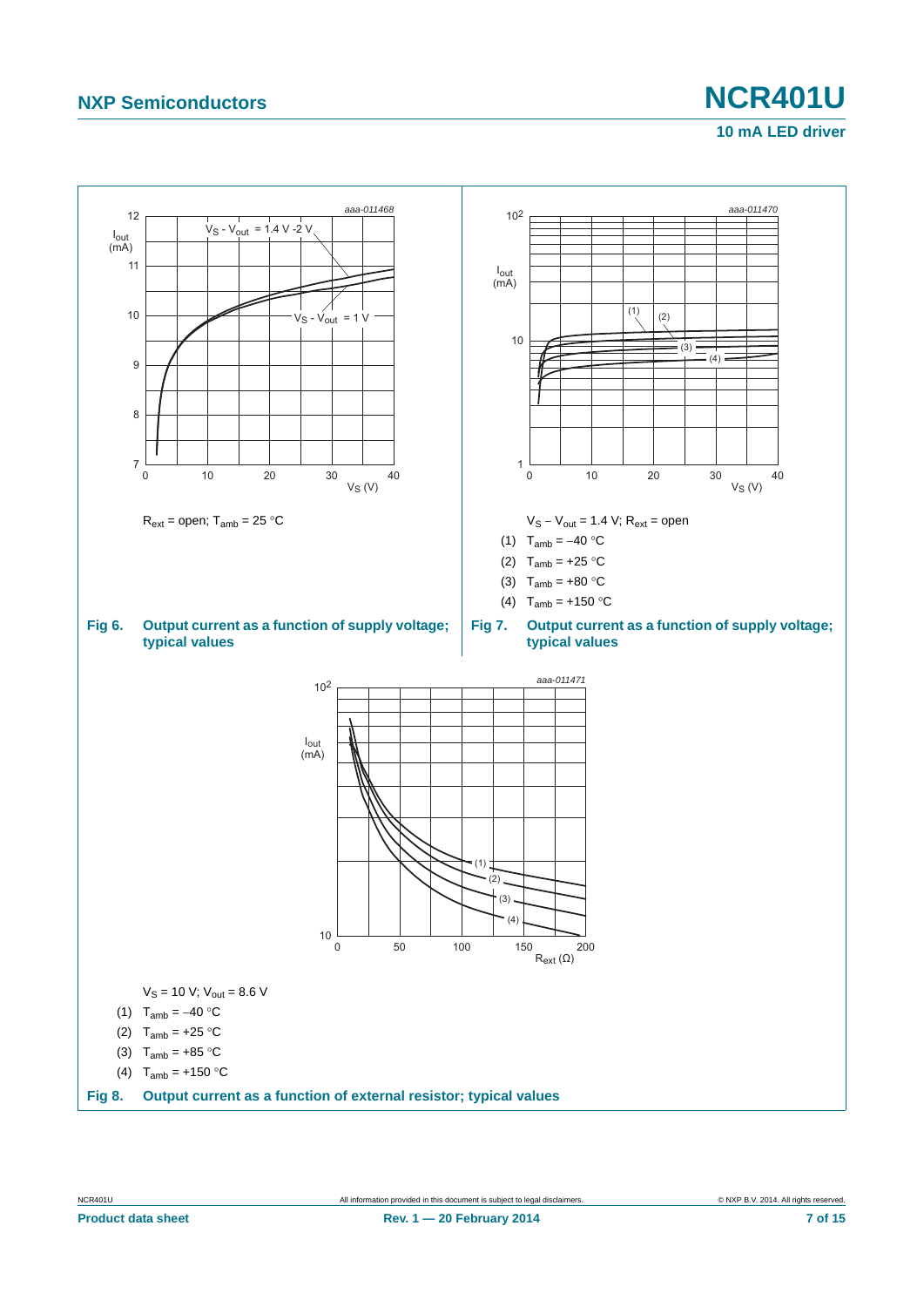# <span id="page-7-2"></span>**8. Application information**

[Figure 9](#page-7-0) shows a typical application circuit for an LED driver. The constant current ensures a constant LED brightness. The output current can be adjusted between 10 mA and 65 mA by connecting an external resistor  $R_{ext}$ . [Figure 8](#page-6-0) gives a first indication for choosing the external resistor  $R_{ext}$ . The output current slightly decreases when the power load at LED driver increases. This effect is due to the self heating of the device and the negative thermal coefficient of the output current.



<span id="page-7-0"></span>The output can be switched ON and OFF by connecting a Resistor-Equipped Transistor (RET), e.g. PDTC124XU; see [Figure 10](#page-7-1).

<span id="page-7-1"></span>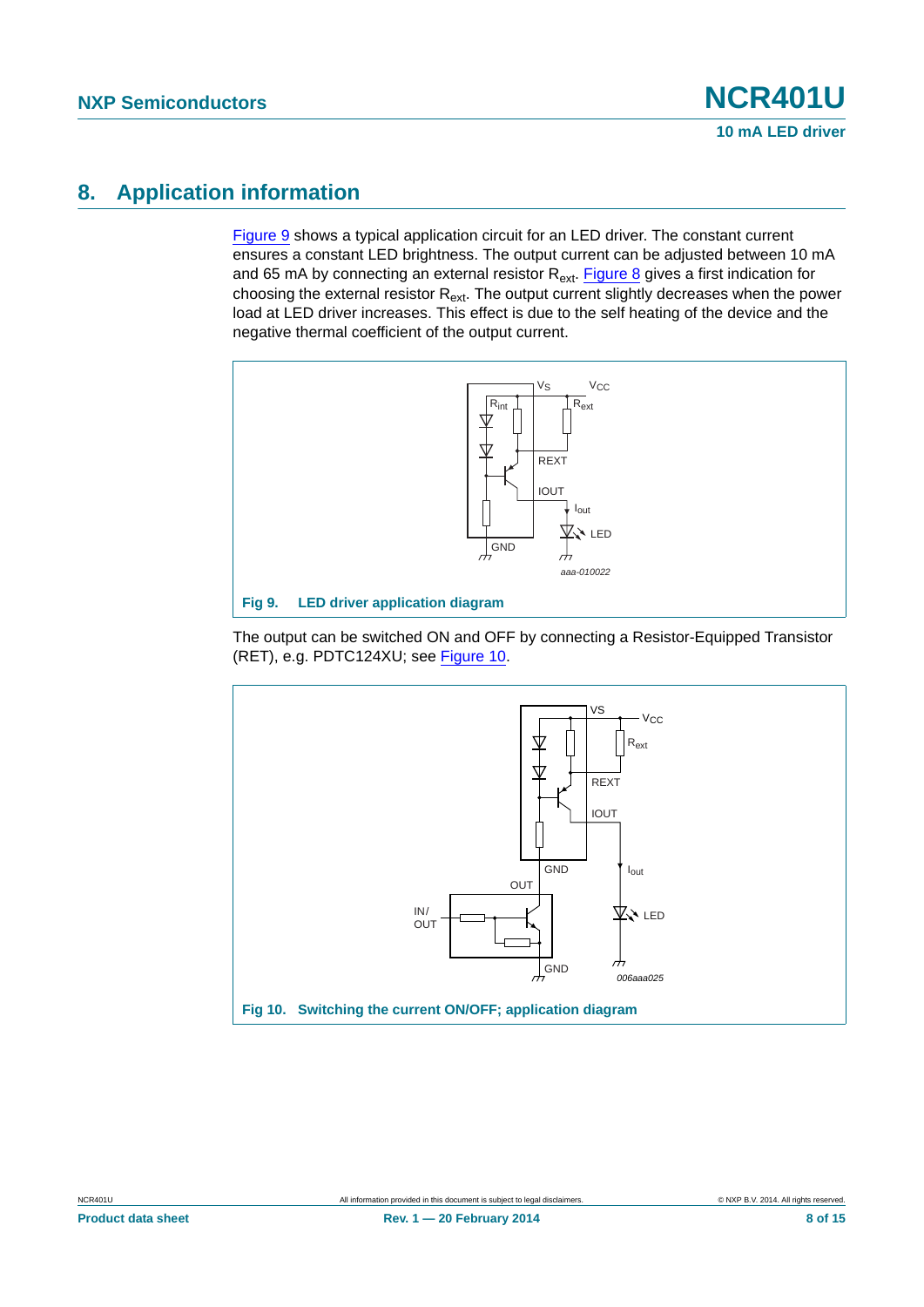# <span id="page-8-1"></span><span id="page-8-0"></span>**9. Test information**

#### **9.1 Quality information**

This product has been qualified in accordance with the Automotive Electronics Council (AEC) standard *Q101 - Stress test qualification for discrete semiconductors*, and is suitable for use in automotive applications.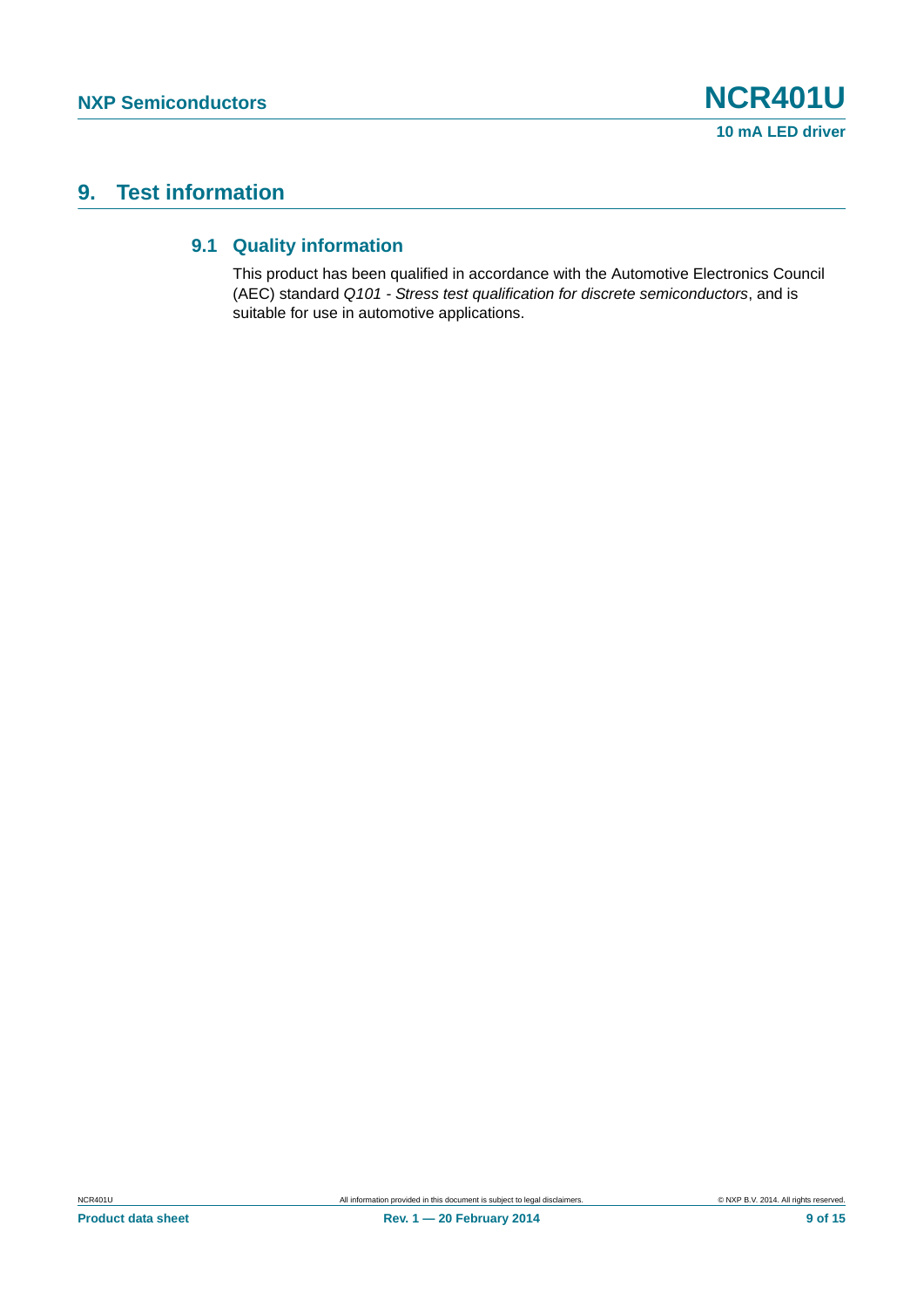# <span id="page-9-0"></span>**10. Package outline**



**Fig 11. Package outline SOT457 (SC-74)**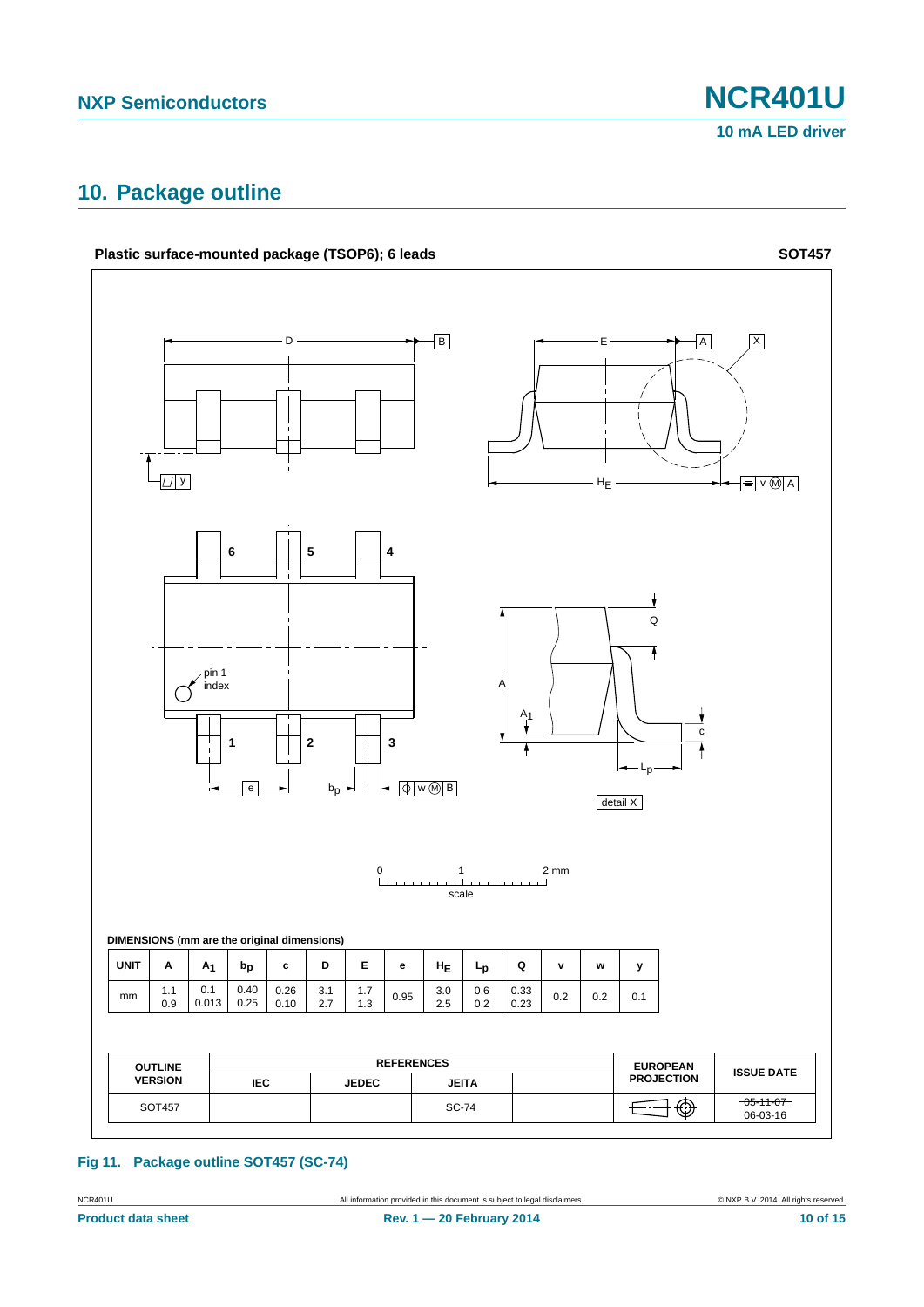**10 mA LED driver**

### <span id="page-10-0"></span>**11. Soldering**

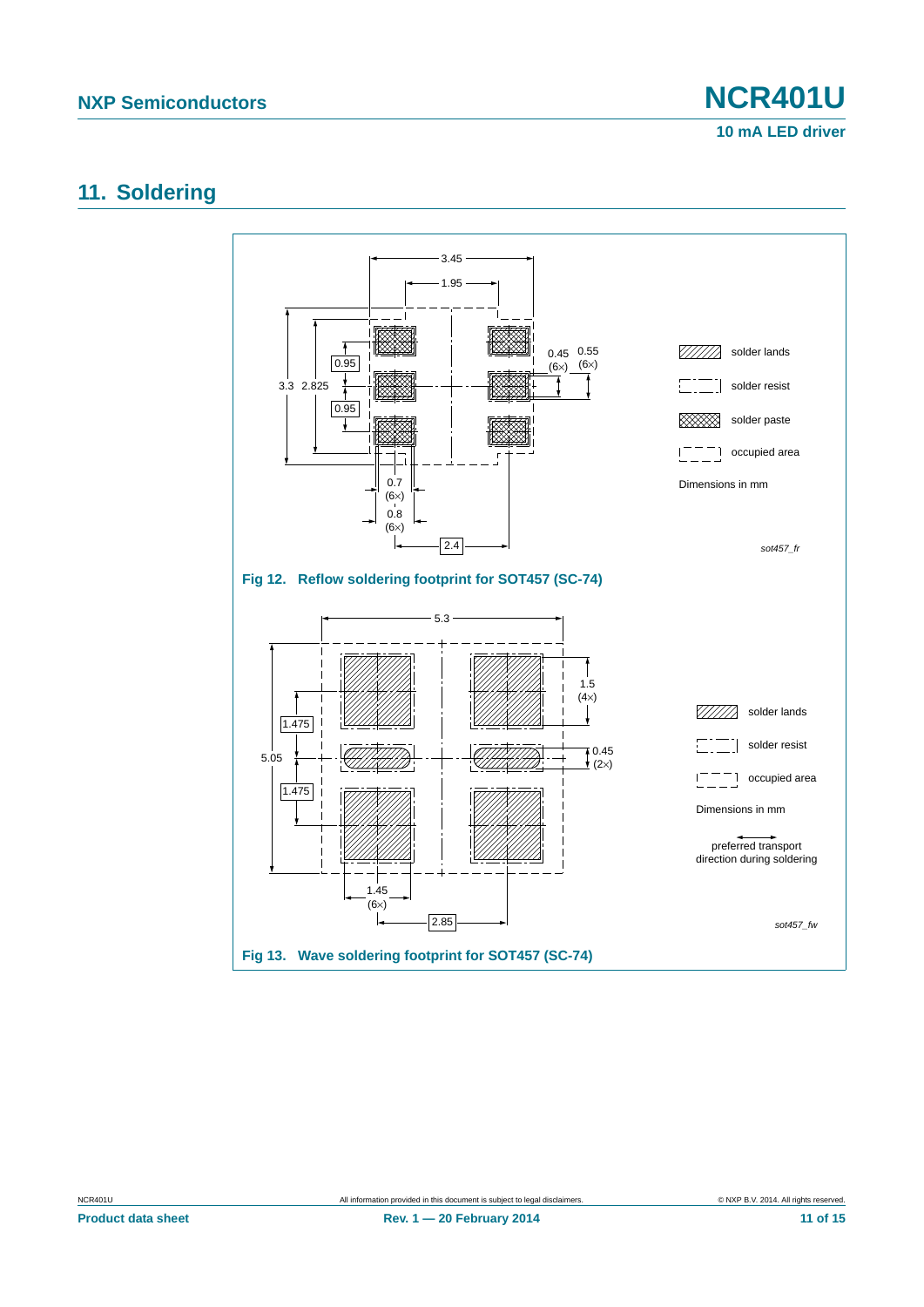# <span id="page-11-0"></span>**12. Revision history**

| Table 8.<br><b>Revision history</b> |              |                    |                          |                   |
|-------------------------------------|--------------|--------------------|--------------------------|-------------------|
| Document ID                         | Release date | Data sheet status  | <b>Change notice</b>     | <b>Supersedes</b> |
| NCR401U v.1                         | 20140220     | Product data sheet | $\overline{\phantom{0}}$ | -                 |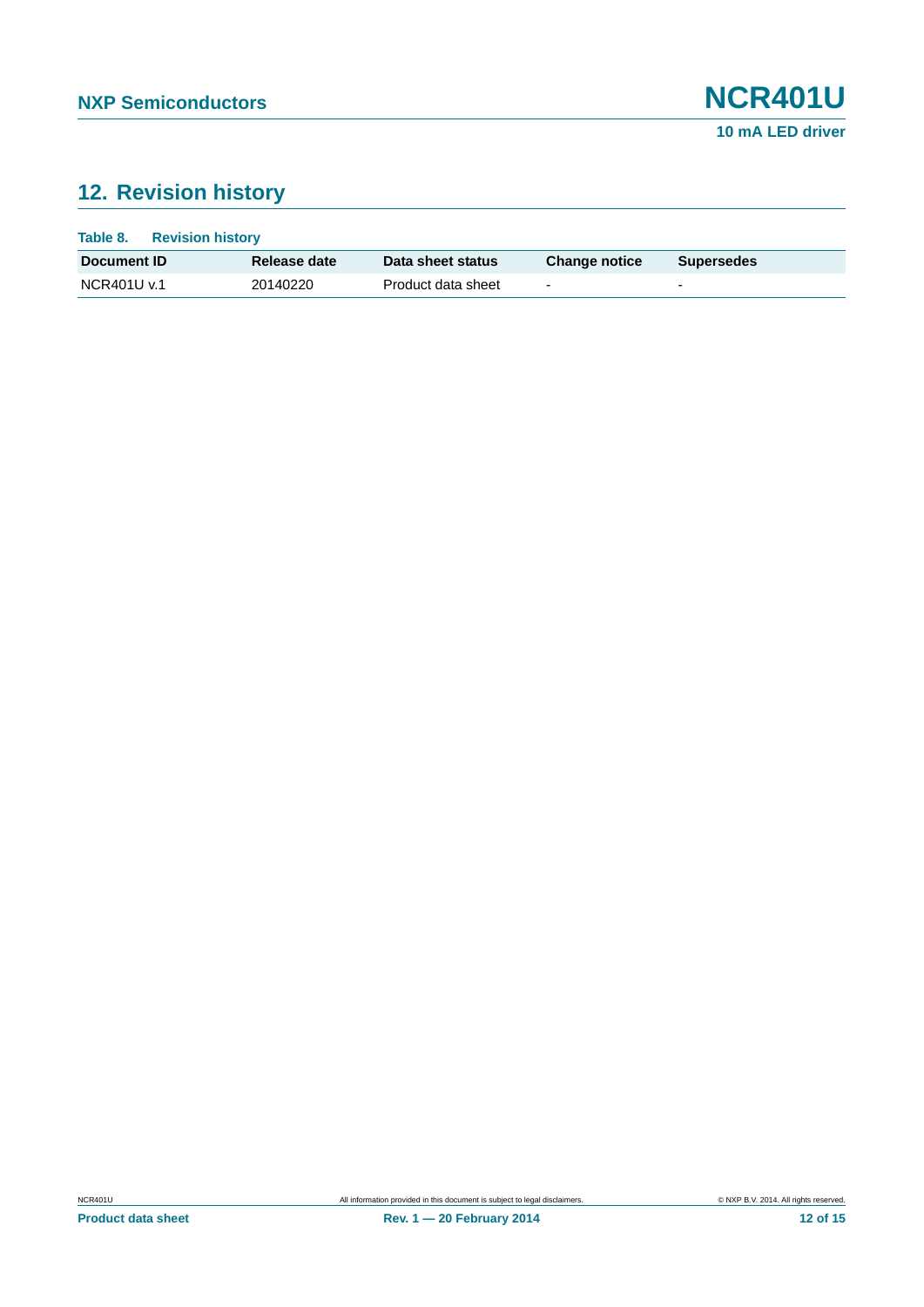# <span id="page-12-3"></span>**13. Legal information**

#### <span id="page-12-4"></span>**13.1 Data sheet status**

| Document status[1][2]          | Product status <sup>[3]</sup> | <b>Definition</b>                                                                     |
|--------------------------------|-------------------------------|---------------------------------------------------------------------------------------|
| Objective [short] data sheet   | Development                   | This document contains data from the objective specification for product development. |
| Preliminary [short] data sheet | Qualification                 | This document contains data from the preliminary specification.                       |
| Product [short] data sheet     | Production                    | This document contains the product specification.                                     |

<span id="page-12-0"></span>[1] Please consult the most recently issued document before initiating or completing a design.

<span id="page-12-1"></span>[2] The term 'short data sheet' is explained in section "Definitions".

<span id="page-12-2"></span>[3] The product status of device(s) described in this document may have changed since this document was published and may differ in case of multiple devices. The latest product status<br>information is available on the Intern

#### <span id="page-12-5"></span>**13.2 Definitions**

**Draft —** The document is a draft version only. The content is still under internal review and subject to formal approval, which may result in modifications or additions. NXP Semiconductors does not give any representations or warranties as to the accuracy or completeness of information included herein and shall have no liability for the consequences of use of such information.

**Short data sheet —** A short data sheet is an extract from a full data sheet with the same product type number(s) and title. A short data sheet is intended for quick reference only and should not be relied upon to contain detailed and full information. For detailed and full information see the relevant full data sheet, which is available on request via the local NXP Semiconductors sales office. In case of any inconsistency or conflict with the short data sheet, the full data sheet shall prevail.

**Product specification —** The information and data provided in a Product data sheet shall define the specification of the product as agreed between NXP Semiconductors and its customer, unless NXP Semiconductors and customer have explicitly agreed otherwise in writing. In no event however, shall an agreement be valid in which the NXP Semiconductors product is deemed to offer functions and qualities beyond those described in the Product data sheet.

#### <span id="page-12-6"></span>**13.3 Disclaimers**

**Limited warranty and liability —** Information in this document is believed to be accurate and reliable. However, NXP Semiconductors does not give any representations or warranties, expressed or implied, as to the accuracy or completeness of such information and shall have no liability for the consequences of use of such information. NXP Semiconductors takes no responsibility for the content in this document if provided by an information source outside of NXP Semiconductors.

In no event shall NXP Semiconductors be liable for any indirect, incidental, punitive, special or consequential damages (including - without limitation - lost profits, lost savings, business interruption, costs related to the removal or replacement of any products or rework charges) whether or not such damages are based on tort (including negligence), warranty, breach of contract or any other legal theory.

Notwithstanding any damages that customer might incur for any reason whatsoever, NXP Semiconductors' aggregate and cumulative liability towards customer for the products described herein shall be limited in accordance with the *Terms and conditions of commercial sale* of NXP Semiconductors.

**Right to make changes —** NXP Semiconductors reserves the right to make changes to information published in this document, including without limitation specifications and product descriptions, at any time and without notice. This document supersedes and replaces all information supplied prior to the publication hereof.

#### **Suitability for use in automotive applications —** This NXP

Semiconductors product has been qualified for use in automotive applications. Unless otherwise agreed in writing, the product is not designed, authorized or warranted to be suitable for use in life support, life-critical or safety-critical systems or equipment, nor in applications where failure or malfunction of an NXP Semiconductors product can reasonably be expected to result in personal injury, death or severe property or environmental damage. NXP Semiconductors and its suppliers accept no liability for inclusion and/or use of NXP Semiconductors products in such equipment or applications and therefore such inclusion and/or use is at the customer's own risk.

**Applications —** Applications that are described herein for any of these products are for illustrative purposes only. NXP Semiconductors makes no representation or warranty that such applications will be suitable for the specified use without further testing or modification.

Customers are responsible for the design and operation of their applications and products using NXP Semiconductors products, and NXP Semiconductors accepts no liability for any assistance with applications or customer product design. It is customer's sole responsibility to determine whether the NXP Semiconductors product is suitable and fit for the customer's applications and products planned, as well as for the planned application and use of customer's third party customer(s). Customers should provide appropriate design and operating safeguards to minimize the risks associated with their applications and products.

NXP Semiconductors does not accept any liability related to any default, damage, costs or problem which is based on any weakness or default in the customer's applications or products, or the application or use by customer's third party customer(s). Customer is responsible for doing all necessary testing for the customer's applications and products using NXP Semiconductors products in order to avoid a default of the applications and the products or of the application or use by customer's third party customer(s). NXP does not accept any liability in this respect.

**Limiting values —** Stress above one or more limiting values (as defined in the Absolute Maximum Ratings System of IEC 60134) will cause permanent damage to the device. Limiting values are stress ratings only and (proper) operation of the device at these or any other conditions above those given in the Recommended operating conditions section (if present) or the Characteristics sections of this document is not warranted. Constant or repeated exposure to limiting values will permanently and irreversibly affect the quality and reliability of the device.

**Terms and conditions of commercial sale —** NXP Semiconductors products are sold subject to the general terms and conditions of commercial sale, as published at<http://www.nxp.com/profile/terms>, unless otherwise agreed in a valid written individual agreement. In case an individual agreement is concluded only the terms and conditions of the respective agreement shall apply. NXP Semiconductors hereby expressly objects to applying the customer's general terms and conditions with regard to the purchase of NXP Semiconductors products by customer.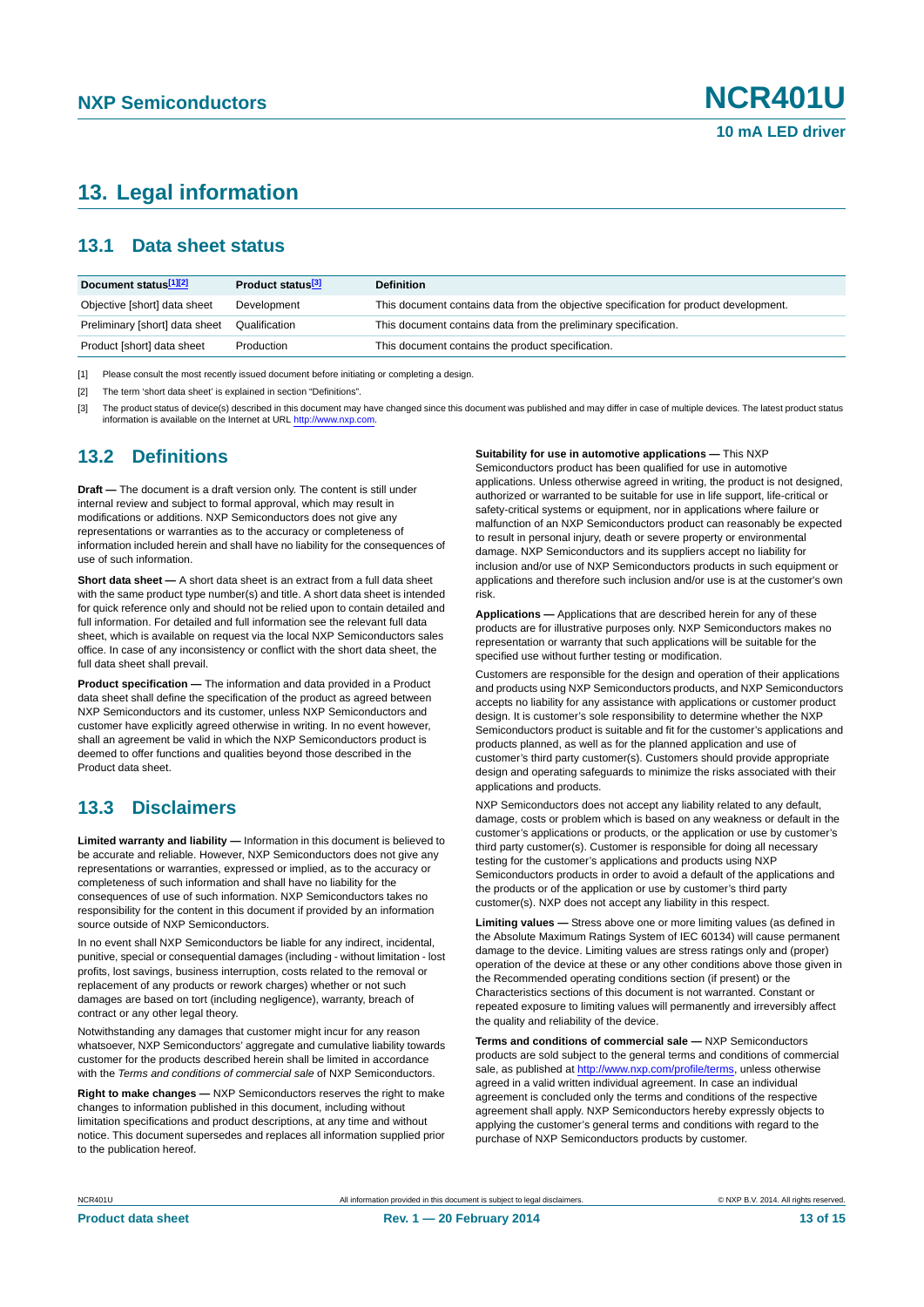**No offer to sell or license —** Nothing in this document may be interpreted or construed as an offer to sell products that is open for acceptance or the grant, conveyance or implication of any license under any copyrights, patents or other industrial or intellectual property rights.

**Export control —** This document as well as the item(s) described herein may be subject to export control regulations. Export might require a prior authorization from competent authorities.

**Quick reference data —** The Quick reference data is an extract of the product data given in the Limiting values and Characteristics sections of this document, and as such is not complete, exhaustive or legally binding.

#### <span id="page-13-1"></span>**14. Contact information**

For more information, please visit: **http://www.nxp.com**

For sales office addresses, please send an email to: **salesaddresses@nxp.com**

**Translations —** A non-English (translated) version of a document is for reference only. The English version shall prevail in case of any discrepancy between the translated and English versions.

#### <span id="page-13-0"></span>**13.4 Trademarks**

Notice: All referenced brands, product names, service names and trademarks are the property of their respective owners.